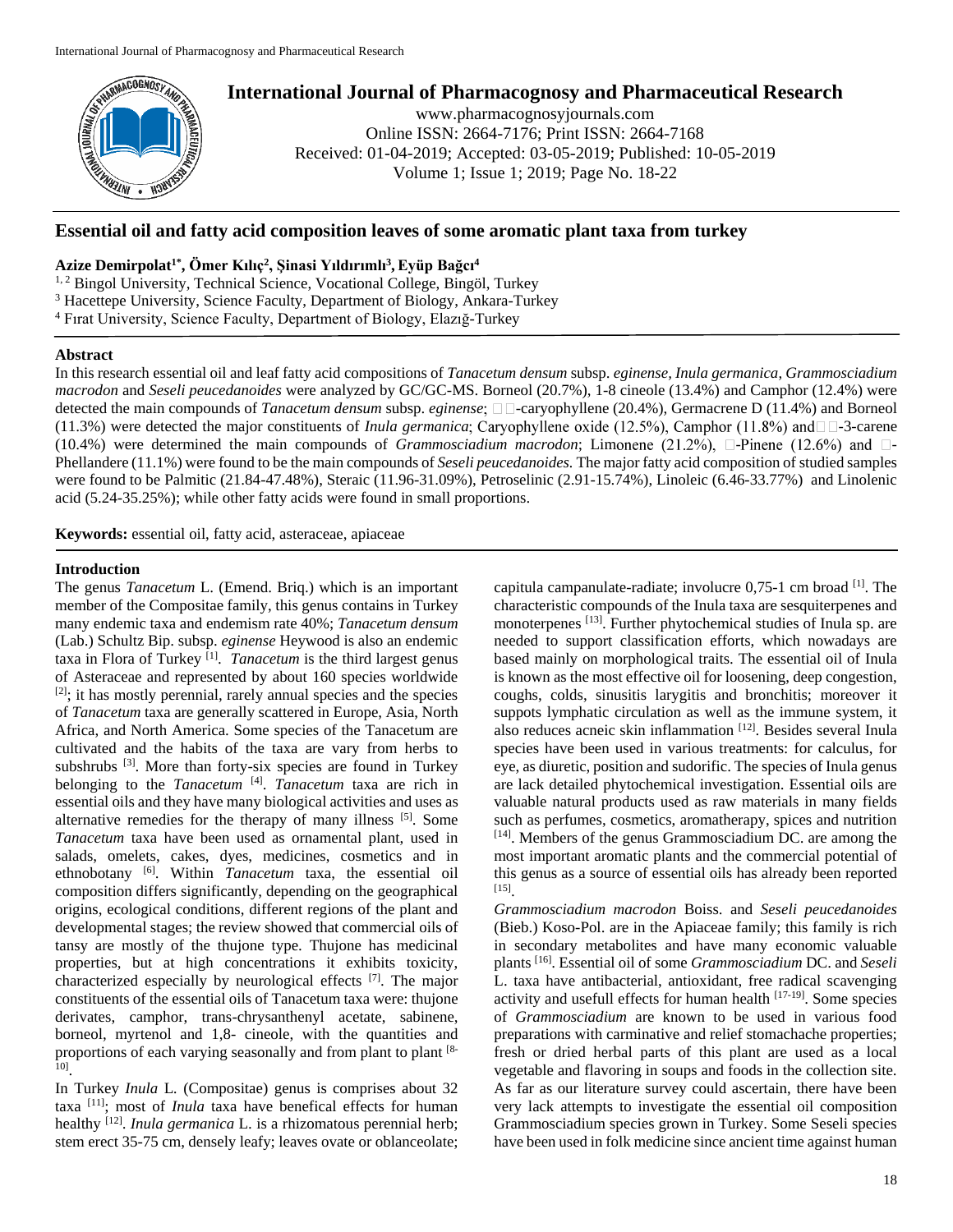inflammation, swelling, rheumatism, pain, common cold as well as exhibited antihelmintic, and carminative activity [17].

In this research, essential oil and fatty acid composition leaves of *Tanacetum densum* subsp. *eginense, Inula germanica*, *Grammosciadium macrodon* and *Seseli peucedanoides* were detected. This is the first report on the leaf fatty acid composition of *Tanacetum densum* subsp. *eginense, Inula germanica*, *Grammosciadium macrodon* and *Seseli peucedanoides* from Turkey.

## **Materıals and methods Plant Materials**

*Tanacetum densum* subsp. *eginense* and *Grammosciadium macrodon* were collected north of Genç district (Bingöl), vicinity of Haziran village, steppe and rocky areas, in June 2018, (Kilic 3621, 3628). *Seseli peucedanoides* was collected Solhan (Bingöl), Hazarşah village, Aksakal Gol position, volcanic stony areas of river, May 2017, (Kilic 2842). *Inula germanica* was collected from Kemaliye (Erzincan), Kadik district, steppe, rocky areas, June 2017, (Kilic 2932). Plant samples were identified with Flora of Turkey and East Aegean Islands<sup>[1]</sup>. Voucher specimens were deposited in the Department of Park and Garden Plants of Technical Vocational College/Bingol University.

#### **Isolation of the essential oil**

Essentiai oils were obtained with hydrodistillation method, using a Clevenger-type apparatus for 2.5 hours.

### **Gas Chromatography/Mass Spectrometry (GC-MS) Analysis**

5 g of the plant samples were homogenized in 10 mL of hexane/isopropanol at 10.000 rpm for 30 second and centrifuged at 5000 rpm for 10 min [20]. The upper part was taken and put into the test tubes by filtration. Fatty acids need to be derivatized in order to be able to look at GC. Derivatization with methyl esters is often preferred. For this purpose Christie method  $[21]$  was used. 5 mL of 2% methanolic sulfuric acid was added and vortexed. This mixture was kept at 50 $\mathrm{^0C}$  for 15 hours of methylation. After 15 hours, the tubes were removed, cooled to room temperature, and vortexed with the addition of 5 mL of 5% NaCl. The fatty acid methyl esters formed in the tubes were extracted with 5 mL of hexane and the hexane phase was removed from the top by a pastry pipette and treated with 5 mL of  $2\%$  KHCO<sub>3</sub> and waited for 1-2 hours to separate the phases. The solvent of the mixture containing the methyl esters was then evaporated at 45°C under nitrogen and the fatty acids below the test tubes were dissolved in 1 mL of hexane and analyzed by GC-MS using amber GC vials. The essential oils were analyzed using HP 6890 GC equipped with and FID detector was used. The column and analysis conditions were the same as in GC-MS. The percentage composition of the essential oils was computed from GC-FID peak areas without correction factors. The essential oil compounds were identified using the Wiley and Nist mass spectral library and the identified compounds of the essential oils are listed in Table 1. An Agilent brand 7890A / 5970 C GC-MS instrument and a SGE Analytical BP x 90 100m x 0.25 mm x 0.25 um column were used for fatty acid analysis. The temperature program was gradually heated from 120  $\rm{^0C}$  to 250  $\rm{^0C}$  and the total time was set to 45 min. The temperature program is like this; 120  ${}^{0}C$  is heated up to 250  ${}^{0}C$  at 5  ${}^{0}C$  / min and is expected at this temperature for 19 min and the total time is 45 min. The autosamplers washed themselves in hexane 5 times before shrinking and after giving the collar. Injection volume was 1 uL and split ratio was 10: 1, solvent delay time was 12 minutes, carrier gas was He, and  $H_2$  flow was 35 mL / min, flow rate was 350 mL/min,  $N_2$  was 20.227 mL/min is automatically set by the program. The identified fatty acid compounds of studied taxa are listed in Table 2.

#### **Results and dıscussıon**

In this study leaf essential oil and fatty acid compositions of *T. densum* subsp. *eginense, I. germanica*, *G. macrodon* and *S. peucedanoides* were analyzed by GC and GC-MS. The major fatty acid compounds of studied taxa as were: palmitic (21.89%), stearic (11.96%), linoleic (14.12%), linolenic acid (35.25%) in *T. densum* subsp. *eginense*; palmitic (31.72%), linoleic (20.47%), stearic (18.18%), linolenic acid (13.93%) in *I. germanica*; palmitic (30.62%), stearic (19.88%), petroselinic (15.74%), linoleic acid (33.77%) in *G. macrodon*; palmitic (47.48%), stearic (31.09%), linoleic acid (6.46%) in *Seseli peucedanoides* (Table 2). Borneol (20.7%), 1-8 cineole (13.4%) and camphor (12.4%) were detected main essential oil compounds of *T. densum* subsp. *eginense*;  $\Box$   $\Box$ -caryophyllene (20.4%), germacrene D (11.4%) and borneol (11.3%) were detected major constituents of *Inula germanica*; caryophylleneoxide (12.5%), camphor (11.8%) and  $\Box$  -3-carene (10.4%) were determined the main compounds of *G. macrodon*; limonene (21.2%),  $\Box$ -pinene (12.6%) and  $\Box$ phellandere (11.1%) were found to be the main compounds of *Seseli peucedanoides* (Table 1).

In a study essential oil of *Seseli peucedanoides* was analyzed; as a result forty-six compounds were detected representing 96.3% of the oil, with α-pinene (69.4%), β-pinene (4.9%) and limonene (4.6%) found to be main compounds [22]. Similarly  $\alpha$ -pinene (12.6%), limonene (21.2%) and β-pinene (4.8%) were detected the main compounds of *Seseli peucedanoides* (Table 1). In another study, the essential oils of flowers, leaves, stems and roots of *Seseli rigidum*, wild growing in Bulgaria were analyzed and  $\square$ -phellandrene was the major component in the flower  $(47.5\%)$  and stem  $(63.1\%)$  oils; sabinene  $(39.8\%)$  was the main compound in the leaf oil and also a dominant one in the stem  $(6.5\%)$  and flower (19.8%) oils. In the literature sabinene and  $\Box$ phellandrene have been reported to dominate in oils from *Seseli buchtormense* [23]. It is noteworthy that in our study limonene  $(21.2\%)$ ,  $\Box$ -pinene  $(12.6\%)$  and  $\Box$ -phellandere  $(11.1\%)$  sabinene (8.2%) were found to be the main compounds of *Seseli peucedanoides*; unlike this work in our study limonene was found to be major constituents (Table 1). In another study limonene (28.4%), β-pinene (16.1%), β-selinene (15.9%), δ-3-carene (11.2%), α-farnesene (6.0%) and *p*-cymene (4.7%) were found tobe the main compounds of *Grammosciadium platycarpum*; in another study with *Grammosciadium macrodon* contained thirtyseven components representing 94.4% of the total oil, with caryophyllene oxide (15.9 %), germacrene D (12.4 %), βcaryophyllene (11.5 %) and  $δ-3$  - carene (10.1%) as the main constituents [24] . In this study with *Grammosciadium macrodon* caryophyllene oxide (12.5%), camphor (11.8%), β-caryophyllene  $(7.2\%)$  and  $\Box$ -3-carene  $(10.4\%)$  were determined as major compounds; whereas germacrene D determined only low amounts (Table 1). The essential oil of aerial parts of *Grammosciadium scabridum* was characterized high amounts of δ-terpinene (73.5%), *p*-cymene (14.2%), β-farnesene (5.3%) [25] .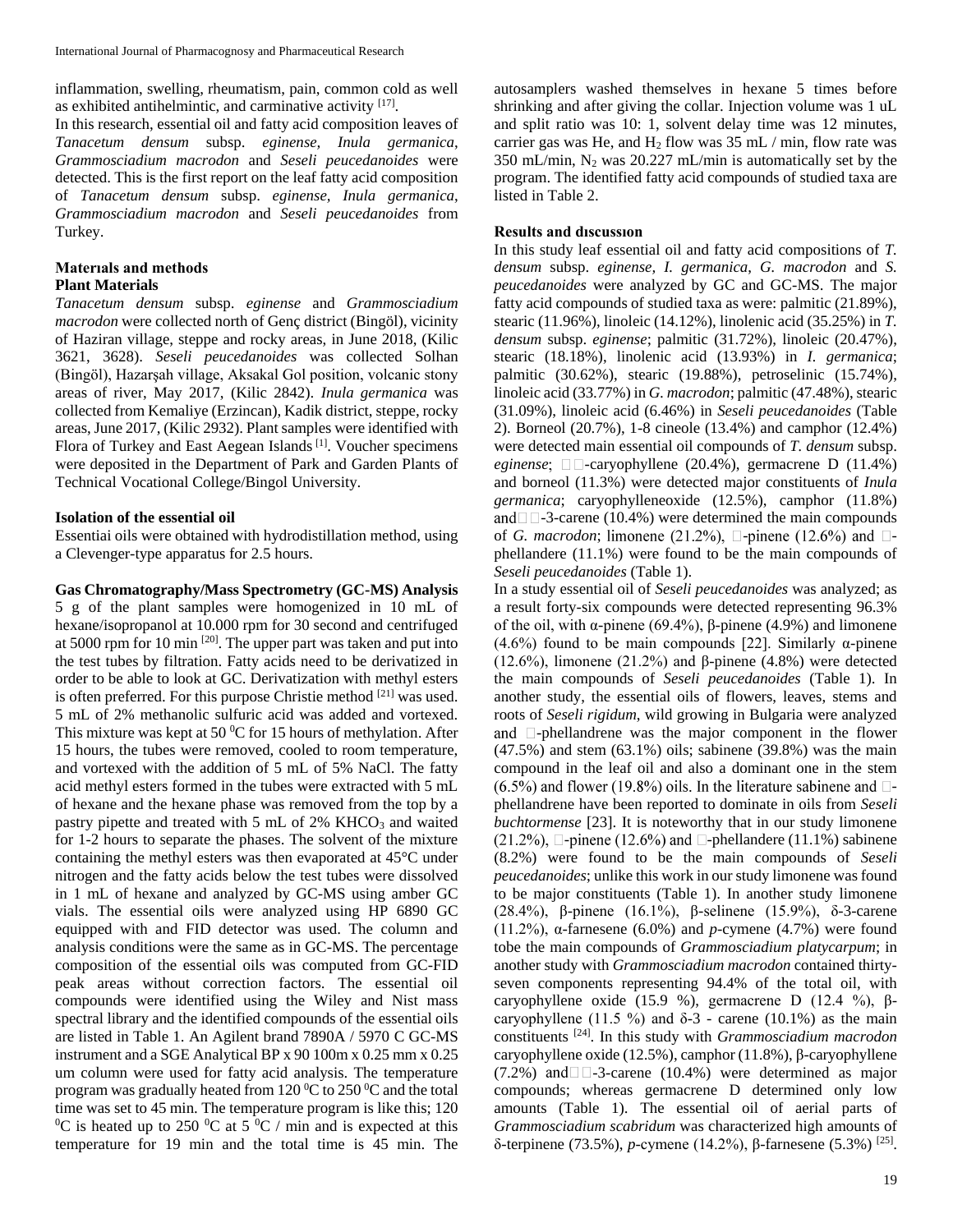Borneol  $(26.4\%)$ ,  $\Box$ -caryophyllene  $(15.3\%)$ , *p*-cymene  $(10.2\%)$ and bornyl acetate (8.9%) were identified major components of *Inula macrocephala* [26]; in this study  $\Box$ -caryophyllene (20.4%), germacrene D (11.4%) and borneol (11.3%) were detected major constituents of *Inula germanica* (Table 1). In a study the essential oil composition aerial parts of *Tanacetum heterotomum*, *Tanacetum zahlbruckneri*, *Tanacetum densum* subsp. *amani* and *Tanacetum cadmeum* subsp. *orientale* were analyzed; germacrene D (22.4%), borneol (18.8%) and spathulenol (17.9%) were detected the main constituents of *T. heterotomum;*  germacrene D (21.4%), borneol (21.3%) and spathulenol (16.2%) were determined the main components of *Tanacetum zahlbruckneri;* camphor (26.8%), 1,8-cineole (16.7%),  $\Box$ -pinene (18.8%),  $\alpha$ -pinene (6.7%) were found to be the main constituents of *Tanacetum densum* subsp. *amani*; 1,8-cineole (19.6%), camphor (17.2%), α-pinene (18.8%) were reported the major constituents of *Tanacetum cadmeum* subsp. *orientale* [27]. In this

research borneol (20.7%), 1-8 cineole (13.4%) and camphor (12.4%) were detected main compounds of *T. densum* subsp. *eginense* (Table 1). In the *Tanacetum zahlbruckneri* palmitic acid, linoleic acid and α-linolenic acid was found as the main fatty acids  $[28]$ . In this study palmitic  $(21.89%)$ , stearic  $(11.96%)$ , linoleic (14.12%), linolenic acid (35.25%) were found to be the main fatty acid composition of *Tanacetum densum* subsp. *eginense* (Table 2).

Inconclusion, some qualitative and quantitative differences were detected between studied species in view of main compounds. These variations depending on genetic, environmental factors, ontogeny, season, plant part analyzed, analytical methods or defence and protection from insects, animals or pathogens. The findings showed that the studied plant taxa had some variations in fatty acid and essential oil composition. Detected main compounds can be chemotaxonomic marker of studied samples.

| <b>Compounds</b>            | *RRI              | Tanacetum densum subsp.<br>eginense | Inula<br>germanica       | Grammosciadum<br>macrodon | <b>Seseli</b><br>peucedanoides |  |
|-----------------------------|-------------------|-------------------------------------|--------------------------|---------------------------|--------------------------------|--|
| Santolinatriene             | 998               | 0.3                                 | 0.6                      | 0.4                       |                                |  |
| Tricyclene                  | 1012              | 0.1                                 | $\mathbb{L}$             | 0.2                       | $\equiv$                       |  |
| $\Box$ -thujene             | 1016              | 1.1                                 | 1.2                      | $\overline{\phantom{m}}$  | 0.5                            |  |
| $\Box$ -pinene              | 1023              | 3.4                                 | 1.1                      | 1.7                       | 12.6                           |  |
| Camphene                    | 1035              | 1.2                                 | 2.3                      | 1.5                       | $\mathbf{r}$                   |  |
| Sabinene                    | 1054              | $\Box$                              | 0.6                      | $\overline{\phantom{a}}$  | 8.2                            |  |
| $\Box$ -pinene              | 1059              | $\overline{3.5}$                    | 0.4                      | 3.9                       | 4.8                            |  |
| Benzene                     | 1071              | 0.2                                 | 0.2                      | $\overline{a}$            |                                |  |
| p-cymene                    | 1080              |                                     | 8.5                      |                           |                                |  |
| $\Box$ -phellandrene        | 1082              | 0.1                                 | $\overline{\phantom{a}}$ | 0.2                       | 11.1                           |  |
| $\Box$ -terpinene           | 1085              | 0.3                                 | 0.4                      | $\blacksquare$            | 0.5                            |  |
| Limonene                    | 1094              | 1.6                                 | 0.6                      | 8.9                       | 21.2                           |  |
| 1.8-cineole                 | 1101              | 13.4                                | $\overline{2.3}$         | 2.7                       | $\mathbb{L}$                   |  |
| trans-sabinenehydrate       | 1124              | 0.6                                 | $\overline{\phantom{a}}$ | 0.1                       | $\overline{\phantom{a}}$       |  |
| □-3-carene                  | 1130              | $\mathbb{L}$                        | $\blacksquare$           | 10.4                      | 0.4                            |  |
| $\Box$ -terpinolene         | 1135              | $\overline{2.2}$                    | 0.9                      | $\overline{\phantom{a}}$  |                                |  |
| Cyclohexene                 | 1145              | $\mathbb{L}$                        | $\blacksquare$           | $\overline{1.2}$          | $\overline{0.7}$               |  |
| Cis-sabinenehydrate         | $\overline{1151}$ | 0.2                                 | $\sim$                   | 1.3                       | $\blacksquare$                 |  |
| Trans-chrysanthemol         | 1168              | $\overline{0.1}$                    | 2.7                      | $\overline{\phantom{a}}$  | $\overline{3.1}$               |  |
| 4-acetyl-1-ethylcyclohexan  | 1171              | 0.6                                 | $\mathbb{L}$             | 1.2                       | 0.6                            |  |
| Trans-pinocarveol           | 1178              | $\equiv$                            | 0.3                      | $\blacksquare$            | $\overline{\phantom{a}}$       |  |
| Camphor                     | 1182              | 12.4                                | 4.8                      | 11.8                      | $\hat{\mathbf{r}}$             |  |
| Pinocarvone                 | 1190              | 1.0                                 | $\overline{\phantom{a}}$ | 2.4                       | 1.8                            |  |
| 2-cyclohexen-1-ol           | 1203              | $\overline{a}$                      | $\overline{\phantom{a}}$ | 0.6                       | $\overline{\phantom{a}}$       |  |
| Borneol                     | 1208              | 20.7                                | 11.3                     | 2.8                       | 5.3                            |  |
| 3-cyclohexen-1-ol           | 1211              | $\overline{0.2}$                    | 0.4                      | $\Box$                    | $\overline{0.4}$               |  |
| □-terpineol                 | 1218              | 0.3                                 | 2.9                      | $\overline{0.3}$          |                                |  |
| Trans-carveol               | 1231              | 0.4                                 | 0.1                      | 0.7                       | 0.4                            |  |
| Propanoic acid              | 1246              | 0.1                                 | 0.2                      | $\overline{\phantom{a}}$  |                                |  |
| Trans-geraniol              | 1256              | $\mathbf{r}$                        | $\mathbf{r}$             | 0.6                       | 0.5                            |  |
| Bicyclo (2.2.1) heptan-2-ol | 1282              | 0.2                                 | $\overline{1.1}$         | $\overline{\phantom{a}}$  | $\overline{\phantom{a}}$       |  |
| Thymol                      | 1285              | $\Box$                              | 0.4                      | 0.3                       | 0.2                            |  |
| Phenol                      | 1291              | 0.6                                 | $\mathbb{L}$             | $\blacksquare$            | 0.5                            |  |
| $\Box$ -terpinene           | 1332              | 0.4                                 | 0.8                      | $\overline{0.2}$          | $\blacksquare$                 |  |
| Cis-verbenol                | 1353              | $\mathbb{L}$                        | $\overline{\phantom{a}}$ | $\mathbb{L}^+$            | 0.4                            |  |
| $\Box$ -copaene             | 1360              | 1.3                                 | $\overline{\phantom{a}}$ | 2.6                       | 2.8                            |  |
| -bourbenene                 | 1371              | 0.8                                 | 1.5                      | 1.4                       | $\blacksquare$                 |  |
| □-elemene                   | 1374              | $\overline{a}$                      |                          | $\overline{\phantom{a}}$  | 1.9                            |  |
| caryophyllene               | 1385              | 0.5                                 | 20.4                     | 7.2                       | $\mathbb{L}$                   |  |
| □-cubebene                  | 1396              | $\overline{1.2}$                    | $\overline{0.9}$         | 0.4                       | 1.3                            |  |
| Trans-□-farnesene           | 1412              | $\overline{\phantom{a}}$            | $\overline{\phantom{a}}$ | 1.2                       | $\mathbb{L}$                   |  |

**Table 1:** Essential oil compounds of studied samples (%).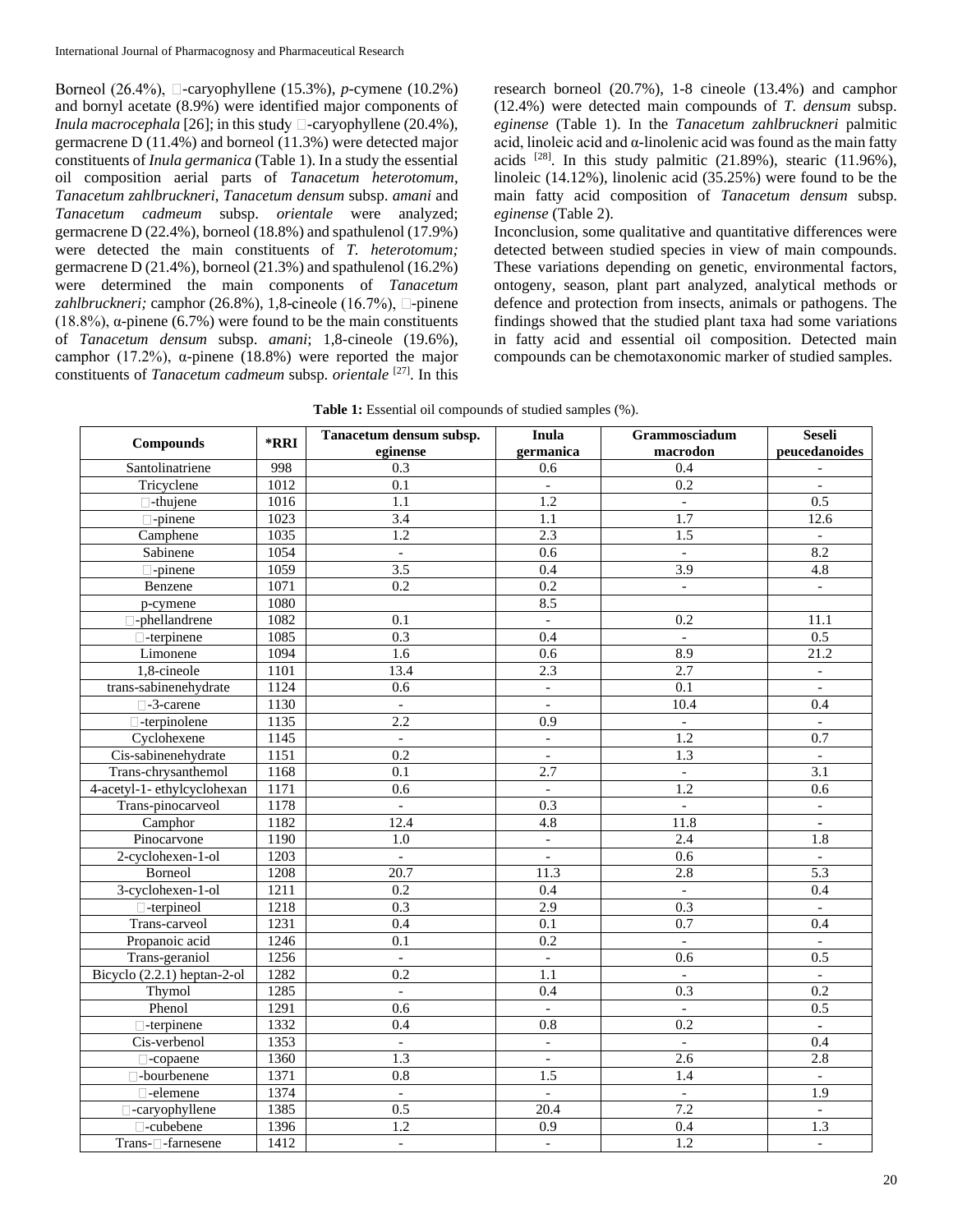International Journal of Pharmacognosy and Pharmaceutical Research

| Ledene                            | 1420  | 0.4                      | 0.5                          | $\overline{\phantom{a}}$ | 1.5                      |
|-----------------------------------|-------|--------------------------|------------------------------|--------------------------|--------------------------|
| Germacrene D                      | 1432  | 12.8                     | 11.4                         | 3.9                      | 5.8                      |
| -selinene                         | 1442  | $\overline{\phantom{a}}$ | 1.1                          | 5.3                      | $\overline{a}$           |
| Naphthalene                       | 1453  | 0.4                      | $\overline{\phantom{0}}$     | 0.8                      | 0.4                      |
| $\Box$ -cadinene                  | 1460  | $\overline{\phantom{a}}$ | $\overline{\phantom{a}}$     | $\overline{\phantom{a}}$ | 0.3                      |
| Spathulenol                       | 1495  | 0.9                      | 6.2                          | 1.4                      | $\overline{\phantom{a}}$ |
| Caryophylleneoxide                | 1500  | 2.1                      | 3.2                          | 12.5                     | 0.2                      |
| Muurolene                         | 1518  | 0.4                      | $\overline{\phantom{a}}$     | 0.2                      | 1.6                      |
| Copaene                           | 1539  | 1.4                      | 0.8                          | 0.3                      | $\overline{\phantom{0}}$ |
| $\Box$ -cadinol                   | 1541  | $\overline{\phantom{a}}$ | 1.1                          | $\overline{\phantom{a}}$ | 1.3                      |
| -bisabolene                       | 1551  | 0.7                      | $\qquad \qquad -$            | 1.1                      | 0.8                      |
| Aromadendrene                     | 1558  | 0.4                      | 1.6                          | $\overline{\phantom{a}}$ | 1.3                      |
| 2-pentadecanone                   | 1625  | $\overline{\phantom{a}}$ | 0.4                          | 0.2                      | $\overline{\phantom{a}}$ |
| Hexadecanoic acid                 | 1685  | 0.6                      | $\qquad \qquad -$            | 0.3                      | 0.7                      |
| Carene                            | 1741  | 0.3                      | 0.7                          | $\overline{\phantom{a}}$ | 0.4                      |
| Octadecanal                       | 1862  | $\overline{\phantom{a}}$ | $\overline{a}$               | 0.1                      | 0.5                      |
| Tricosane                         | 1902  | 0.7                      | 1.5                          | $\overline{\phantom{a}}$ | $\overline{\phantom{a}}$ |
| Eicosane                          | 1935  | 1.4                      | $\qquad \qquad \blacksquare$ | 0.2                      | 0.6                      |
| *RRI: Relative Retention<br>Index | Total | 91.5                     | 94.4                         | 92.3                     | 93.5                     |

|  |  | Table 2: Leaf fatty acid composition of studied samples (%). |  |  |  |
|--|--|--------------------------------------------------------------|--|--|--|
|--|--|--------------------------------------------------------------|--|--|--|

|                                        | 12:0     | 14:0     | 16:0          | 17:0     | <b>18:0</b> | 18:1        | 18:2  | 18:3           | C <sub>20:3</sub> | $C_22:0$ | C <sub>24:0</sub> |
|----------------------------------------|----------|----------|---------------|----------|-------------|-------------|-------|----------------|-------------------|----------|-------------------|
| l'anacetum densum subsp.<br>. eginense | $0.00\,$ | 3.42     | $\angle 1.89$ | ے بے مسک | .96         | 9.26        | 14.12 | 35<br>25       | 0.00              | 0.00     | 1.58              |
| Inula germanica                        | 4.33     | 6.48     | 70            | $0.00\,$ | 18.18       | 4.89        | 20.47 | 13.03<br>19.79 | 0.00              | 0.00     | 0.00              |
| Grammasciadium macrodon                | 0.00     | $0.00\,$ | 30.62         | $0.00\,$ | 19.88       | .74<br>15.7 | 33.77 | $0.00\,$       | 0.00              | 0.00     | 0.00              |
| Seseli peucedanoides                   | $0.00\,$ | 2.16     | 47.48         | 4.66     | 0.1.09      | 2.91        | 6.46  | 5.24           | 0.00              | 0.00     | 0.00              |

\*Lauric acid methyl ester (C12:0); Myristic acid methyl ester (C14:0); Palmitic acid methyl ester (C16:0); Heptadecanoic acid methyl ester (C17:0); Stearic acid methyl ester (C18:0); Petroselinic acid (C18:1); Linoleic acid methyl ester (C18:2); Linolenic acid methyl ester (C18:3); Mead acid (C20:3); Behenic acid methyl ester (C22:0); Tetracosanoic acid (C24:0).

### **Acknowledgments**

The author thank the financial support from the Bingol University Scientific Research Project Unit, Bingol/Turkey, Project no. Pikom-Bitki-2018.003.

## **References**

- 1. Davis PH. Flora of Turkey and the East Aegean Islands, Edinburgh Unv. Press. 1965-1988, 1-10.
- 2. Sonboli A, Stroka SK, Osaloo K, Oberprieler C. Molecular phylogeny and taxonomy of *Tanacetum* L. (Compositae, Anthemideae) inferred from nrDNA ITS and cpDNA trnH– psbA sequence variation, Plant. Syst. Evol. 2012; 298:431- 444.
- 3. Oberprieler CH, Vogt R, Watson LE. Tribe Anthemideae Cass. In: Kadereit JW, Jeffrey C, editors. The Families and Genera of Vascular Plants, Vol. 8: Flowering Plants, Eudicots, Asterales. Heidelberg, Germany: Springer-Verlag, 2007, 342–374.
- 4. Güner A, Türkiye Bitkileri Listesi. İstanbul, Turkey: Ali Nihat Gökyiğit Vakfı Yayınları, 2012.
- 5. Lis-Balchin M, Deans SG. Bioactivity of selected plant essential oils against Listeria monocytogenes, J. of Appl. Bac. 1997; 82:759-762.
- 6. Grieve Tansy M. In: Leyel, C.F. (Ed.), A Modern Herbal. Penguin Books Ltd, Middlesex, GreatBritain. 1984; 21:789- 790.
- 7. Pelkonen O, Abass K, Wiesner J. Thujone and thujonecontaining herbal medicinal and botanical products: Toxicological assessment, Regulatory Toxicology and Pharmacology. 2013; 62:100-107.
- 8. Judzentiene A, Mockute D. The inflorescence and leaf essential oils of Tanacetum vulgare L.var. vulgare growing wild in Lithuania: Biochemical Systematics and Ecology. 2004; 10:487-498.
- 9. Acha de la Cruz O, Guerrero J, Podea R, Batiu I. Composition of the Essential Oil from the Leaves of Palma Real (Tanacetum vulgare) from Peru: Buletinul Stiinţific al Universităţii Politehnica din Timişoara, România, Seria Chimie şi Ingineria Mediului. 2008; 2:53-67.
- 10. Sacchetti G, Maietti S, Muzzoli M, Scaglianti M, Manfredini S, Radice M, Bruni R. Comparative evaluation of 11 essential oils of different origin as functional antioxidants, antiradicals and antimicrobials in food, Food Chemistry. 2005; 91:621-632.
- 11. Ozhatay N. Ş Kultur Check-list of add. taxa to the supp. Flora of Turkey III. Turkish J. of Bot. 2006; 30:281-316.
- 12. USA Oshadi. Authenic and genuine aromateraphy esential oils and pruducts. http.//www. Oshadiusa.com / index.php 2005.
- 13. Bokadia MM, MacLeod AJ, Mehta SC, Mehta BK, Patel H. The essential oil of Inula racemosa. Phytochemistry. 1986; 25:2887-2888.
- 14. Buchbauer G. Essential oil analysis and antimicrobial activity oils leads to the understanding of their properties. of eight Stachys species from Greece. Phytochemistry Perfumer & Flavourist. 2003; 25:64-67.
- 15. Tamamschian SG. Grammosciadium. In: Flora NCCLS (National Committee for Clinical Laboratory Iranica, No. 162 (Rechinger K. H., ed.). Akademische Standards) (1999),